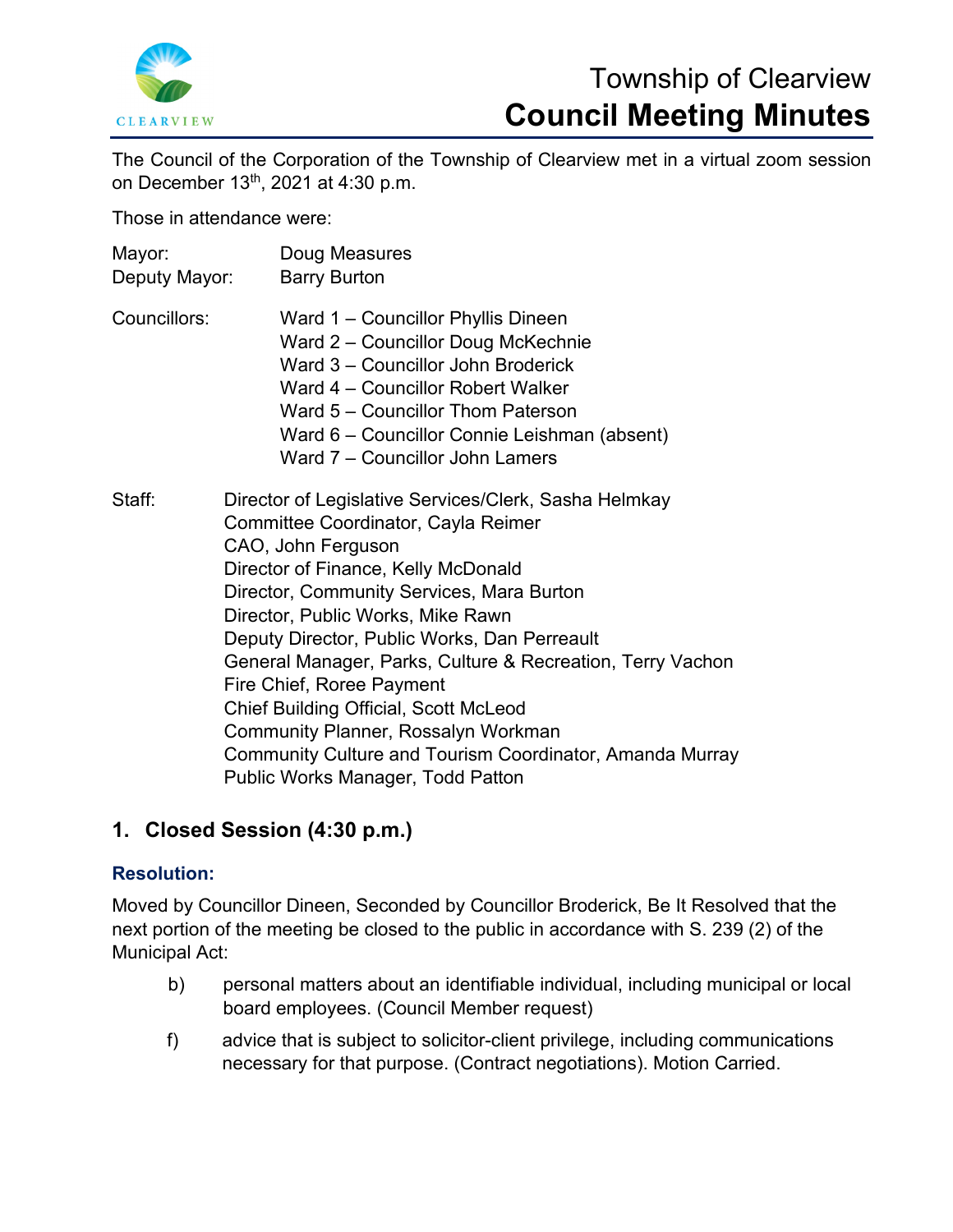**Items for Direction** (including Procedural Matters) Section 239(6) (b)

- a) Approval of Closed Minutes
- b) Items for Closed Session:
	- Council Member request
	- Contract negotiations
- c) Identification of items to arise in open session
- d) Resolution to reconvene into open session

## **2. Approval of Agenda (5:30 p.m.)**

## **Resolution:**

Moved by Councillor Dineen, Seconded by Councillor Lamers, Be It Resolved, that Council of the Township of Clearview hereby approve the agenda dated December  $13<sup>th</sup>$ , 2021 as presented. Motion Carried.

## **3. Disclosure of Pecuniary Interest and General Nature Thereof**

**Councillor Walker** – Declaration of Interest in Council Report PW-042-2021 Southeast Stayner Wastewater Financing. Councillor Walker is a homeowner within the affected area and will be subject to such charges as Council may impose for the construction of wastewater facilities on public lands and for any private costs made necessary in order to connect to those facilities.

## **4. Public Participation**

- 4.1 David Kunashko (Review of Clearview AirBnB Policy)
- 4.2 Diane & Gary Russell (OCIF Funding for Sunnidale Street)
- 4.3 Amy Shannon (OCIF Funding for Township)
- 4.4 Judith Crawford & Clearview Residents (Opposition to Speed Reductions)
- 4.5 Gord Zeggil & Canadian Federation of Independent businesses (Speed Limit Reduction)

Mayor Measures addressed all items submitted under Public Participation.

## **5. Deputations & Presentations**

No items.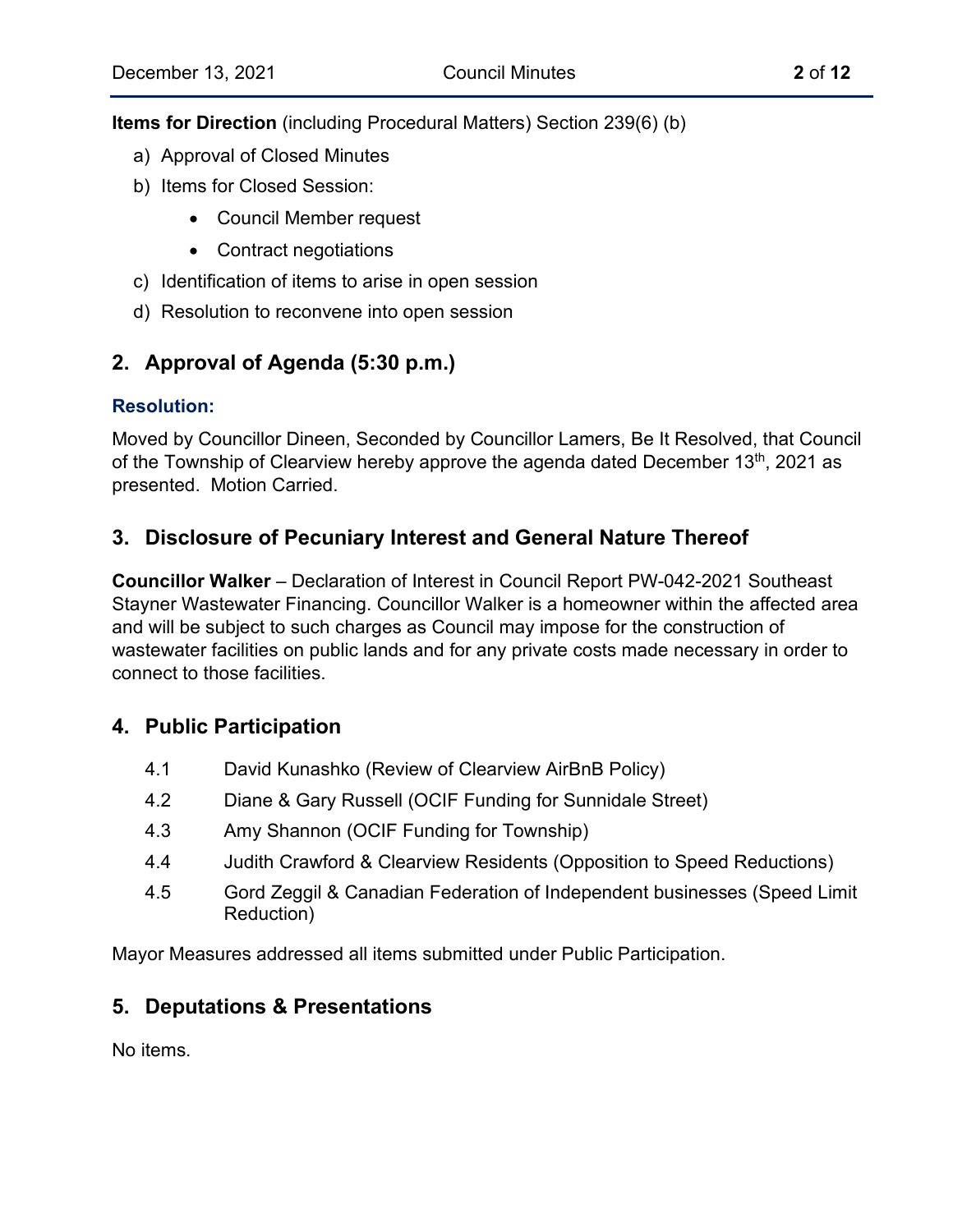## **6. Public Meeting**

The public meeting was held at 6:30 p.m.

## **7. Approval of Minutes of Council Meeting**

## **Resolution:**

Moved by Councillor Broderick, Seconded by Councillor Lamers, Be It Resolved, that Council of the Township of Clearview hereby approve minutes of the November 22nd, November 25<sup>th</sup>, & November 29<sup>th</sup>, 2021 Council Meetings as presented. Motion Carried.

## **8. Business arising from Minutes**

None.

## **9. Communications from the Mayor**

## **9.1 Closed Session Report**

Mayor Measures announced the request for a leave of absence from Councillor Leishman and introduced the following motion:

## **Resolution:**

Moved by Deputy Mayor Burton, Seconded by Councillor Dineen, Be It Resolved that Council of the Township of Clearview authorize an indefinite leave of absence from Clearview Council, as requested by Councillor Connie Leishman, in accordance with section 259(1)(c) of the Municipal Act, 2001. Motion Carried.

## **9.2 Simcoe County Road Supervisors (2022 AORS Trade Show)**

## **9.3 NVCA Board Highlights (November 2021)**

## **Resolution:**

Moved by Councillor Broderick, Seconded by Councillor Walker, Be It Resolved, that Council of the Township of Clearview hereby receive Communications from the Mayor for information. Motion Carried.

## **10. County Reports & Information**

Mayor Measures advised that some County waste facilities were closed over the weekend due to the windstorm.

Deputy Mayor Burton advised that the County held their last meeting for 2021.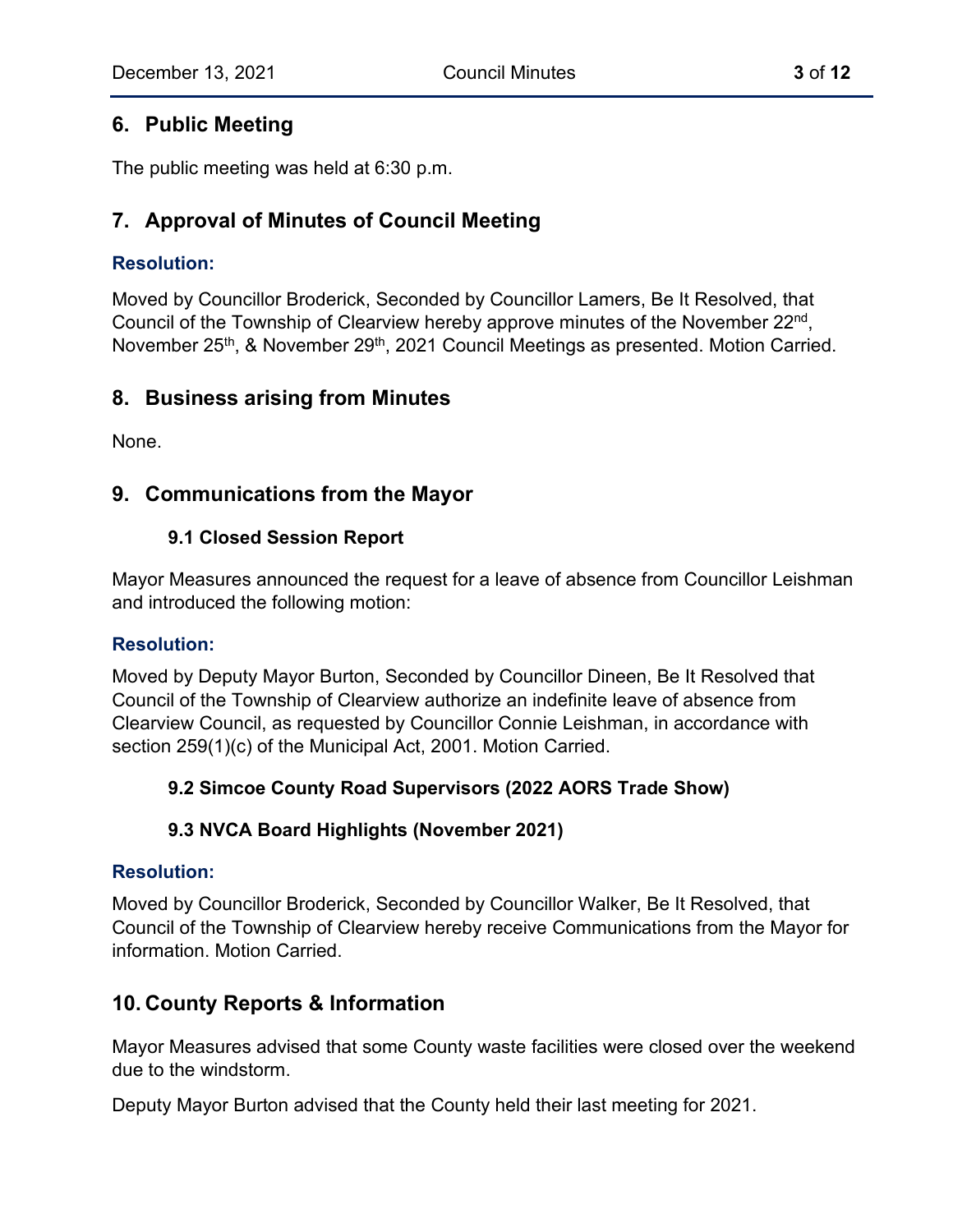## **11. Council Reports & Community Announcements**

#### 11.1 Ward Reports

#### **Councillor Walker**

- November 25<sup>th</sup> attended Indigenous workshop
- November  $29<sup>th</sup>$  attended Budget #2 workshop
- December 1<sup>st</sup> attended Youth Centre meeting and provided an update
- December  $2<sup>nd</sup>$  attended Stayner tree lighting ceremony
- December 4<sup>th</sup> attended Stayner Santa Claus Parade

#### **Councillor Broderick**

- November 25<sup>th</sup> attended Indigenous education session
- November 29<sup>th</sup> attended Budget #2 workshop
- December 3<sup>rd</sup> attended Creemore Tree Lighting
- December 4<sup>th</sup> Stayner and Creemore Santa Claus Parades

#### **Councillor Dineen**

- December 4<sup>th</sup> attended Santa Claus Parade
- December  $12<sup>th</sup>$  attended tractor parade in Nottawa
- Nottawa Hall saw first Christmas rental and is now open for rentals

#### **Councillor Paterson**

- December  $10<sup>th</sup>$  the NVCA Budget was passed by the Board as presented
- Provided brief overview of the NVCA performance review
- Letter sent to NVCA regarding capturing their budget in the Township 2022 Budget
- Advised of snow removal concerns in Creemore

#### **Councillor Lamers**

- November  $24<sup>th</sup>$  attended Brentwood Hall Board meeting  $-$  Hall is open for rentals again
- November 25<sup>th</sup> attended Avening Hall Board meeting Hall is open for rentals again
- November 25<sup>th</sup> attended the Indigenous Workshop
- November  $29<sup>th</sup>$  attended Budget #2 workshop
- November 30<sup>th</sup> attended Winterama meeting, hoping to host in February
- December 4<sup>th</sup> attended both Creemore and Stayner Parades

## **Councillor McKechnie**

• Acknowledged Councillor Leishman and looks forward to her return to Council when she is ready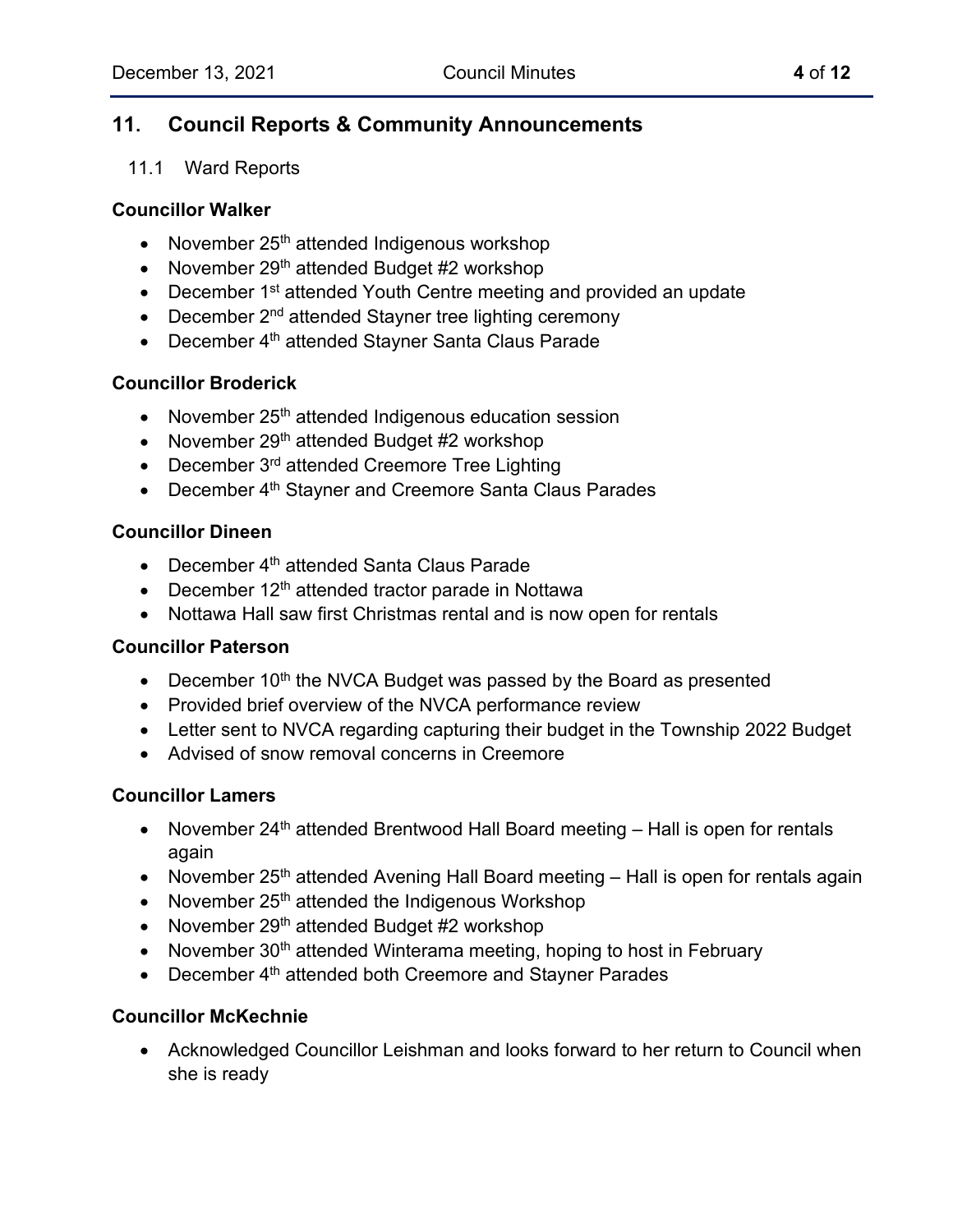#### **Deputy Mayor Burton**

• Thanked residents for sending correspondence to him regarding speed reductions in the Township

#### **Mayor Measures**

- Attended the tree lighting ceremonies in Stayner and Creemore
- Acknowledged the excellent work on the Township parades
- Thanked Dean Fritz for contribution to the Township float
- December  $12<sup>th</sup>$  attended a 99<sup>th</sup> birthday Celebration for Ina Evans at Blue Mountain Manor

## **12. Department Reports and By-laws**

## **Community Services**

## **CS-061-2021 (Proposed Building Permit Fee By-law Revisions)**

Mayor Measures advised that this report would be dealt with after the Public Meeting on the Building Permit Fee Revisions.

## **CS-062-2021 (ZBA Lift of Hold Symbol – 7685 County Road 9)**

### **Resolution:**

Moved by Councillor Lamers, Seconded by Councillor Broderick, Be It Resolved, that Council of the Township of Clearview hereby:

- 1) Receive report CS-062-2021 for information regarding the lifting of a "Hold (H22)" Symbol; and,
- 2) Pass a Zoning By-law amendment to the Township of Clearview Zoning By-law 06- 54, being By-law 21-118 to lift the "Hold (H22)" symbol for the lands municipally known as 7685 County Road 9 and legally described as CON 5 PT LOT 9, being Parts 1 and 2, 51R-41231, formerly in Creemore, now in the Township of Clearview. Motion Carried.

## **CS-063-2021 (Site Plan Approval – 7685 County Road 9)**

## **Resolution:**

Moved by Councillor Paterson, Seconded by Councillor Broderick, Be It Resolved that Council of the Township of Clearview hereby:

1) Receive the report CS-063-2021 for information;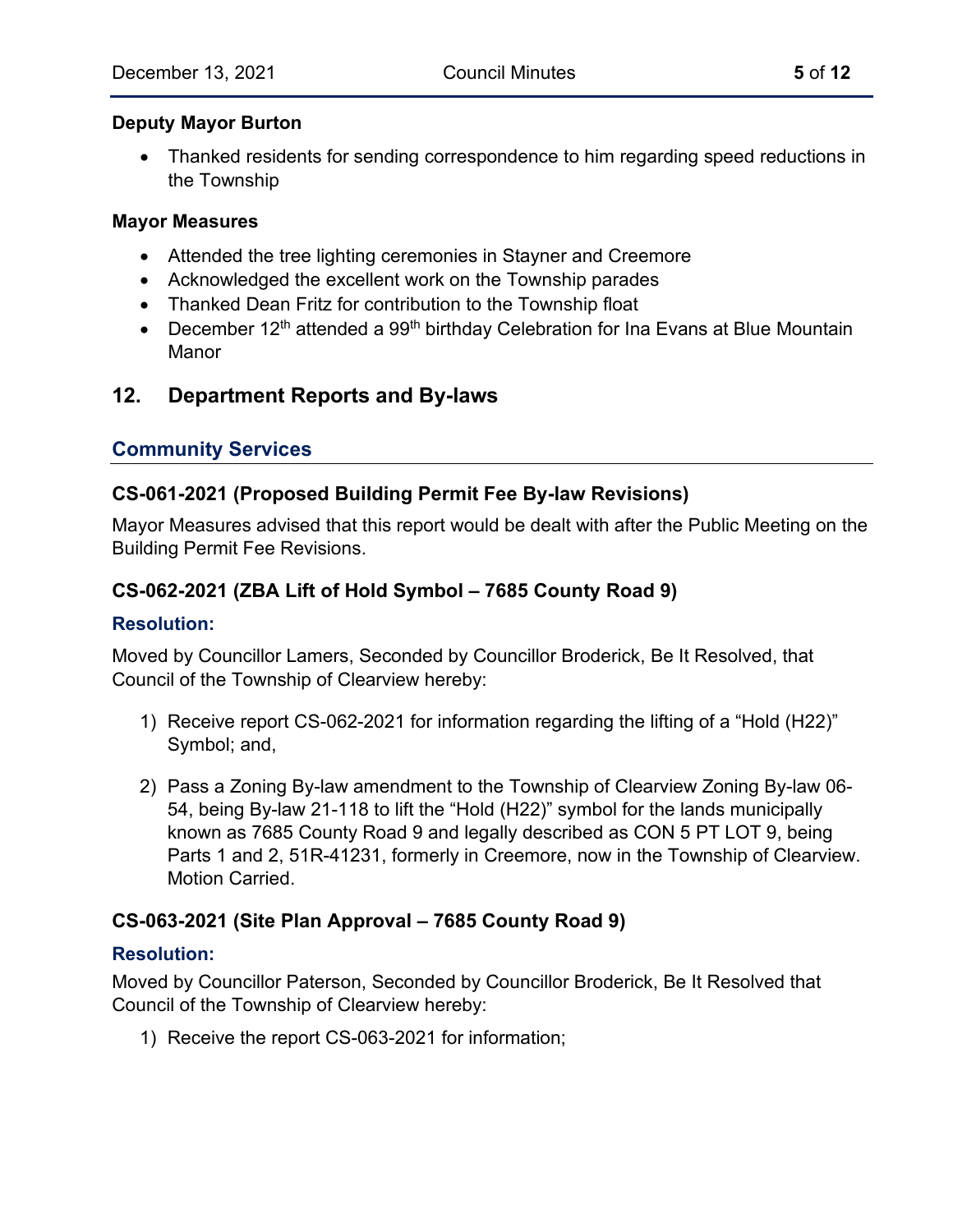- 
- 2) Issues Site Plan Approval to 7685 County Road #9 Inc. for the continued operation of a of metals recycling transfer station on the subject lands as illustrated in Midwest Metals Site Sketch, Buildings, Outdoor Storage and Service Plan, Drawing 1, by Martin Knisley, dated December 2020 Updated April 21, 2021 and Midwest Metals Site Sketch, Parking, Loading and Landscaping Plan, Drawing 2, by Martin Knisley, dated December 2020 Updated April 21, 2021; and
- 3) Approves By-law No. 21-119 authorizing the Mayor and Clerk to execute the Site Plan Agreement with 7685 County Road #9 Inc. c/o Andrew Gallo who has the authority to bind the corporation known as 7685 County Road #9 Inc. Motion Carried.

## **Parks, Culture and Recreation**

#### **PCR-024-2021 (Support Persons Policy)**

#### **Resolution:**

Moved by Councillor Walker, Seconded by Deputy Mayor Burton, Be It Resolved that Council of the Township of Clearview hereby:

- 1) Receive report PCR-024-2021 (Support Person Policy) dated December 13, 2021; and,
- 2) Approve the Support Person Policy as presented in Schedule A to this report. Motion Carried.

## **Public Works**

## **PW-041-2021 (Stayner Water Supply)**

#### **Resolution:**

Moved by Councillor Broderick, Seconded by Councillor Walker, Be It Resolved that Council of the Township of Clearview hereby:

- 1) Receive Report PW-041-2021 Stayner Water Supply Financing dated December 13, 2021; and,
- 2) That the CAO and Director of Public Works be given authority to finalize the draft DCA Early Payment Agreement attached as Schedule 1 to this report subject to such amendments as may be approved by Staff, Financial Consultants and the Township Solicitor; and,
- 3) That By-laws for these agreements and recovery of capital costs for Stayner water supply be presented to Council for final approval in early 2022. Motion Carried.

Councillor Walker previously provided a declaration of interest on the next item and did not participate or vote on the matter.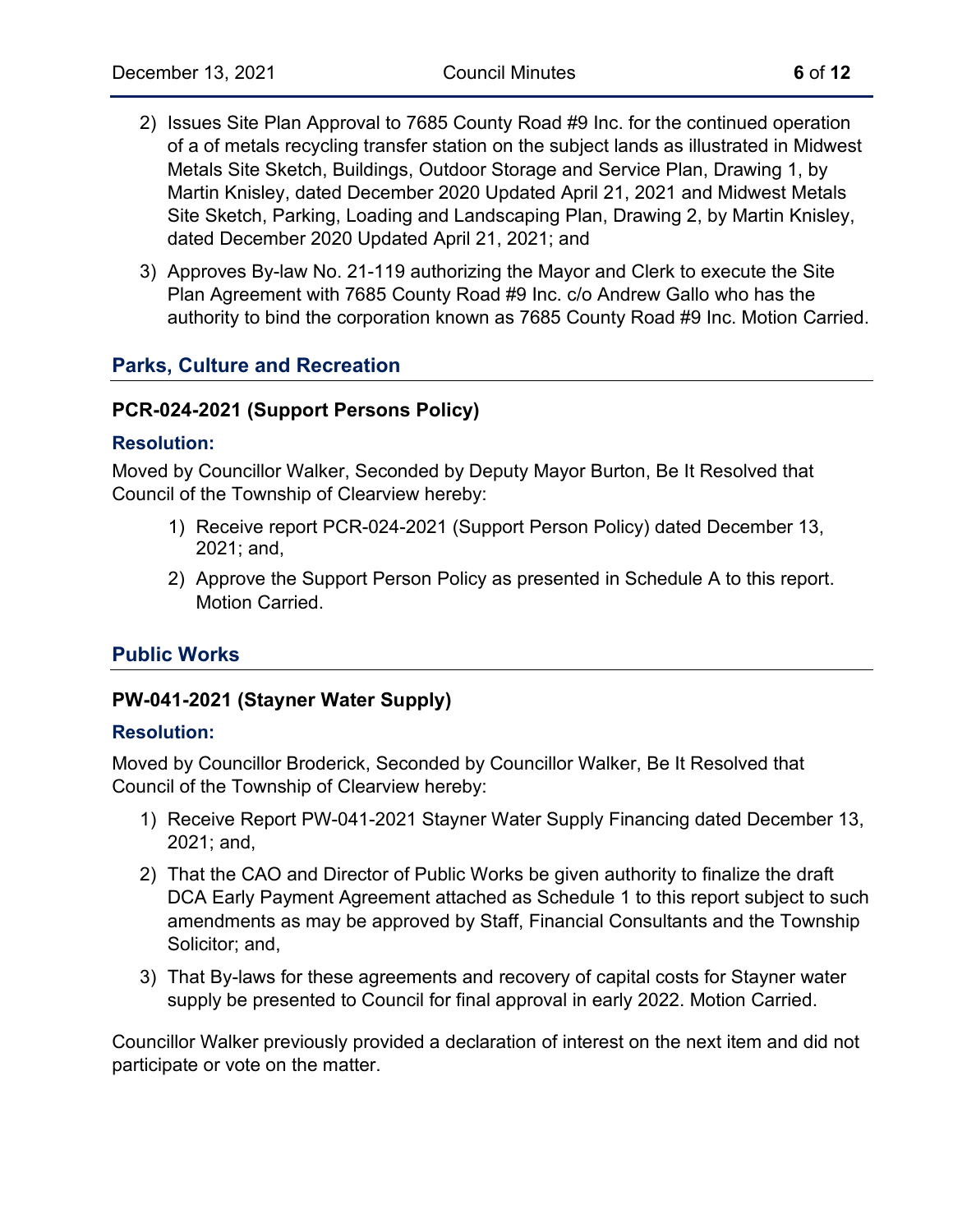## **PW-042-2021 (Southeast Stayner Wastewater Financing)**

## **Resolution:**

Moved by Councillor Broderick, Seconded by Councillor Lamers, Be It Resolved that Council of the Township of Clearview hereby:

- 1) Receive Report PW-042-2021 Southeast Stayner Wastewater Financing, dated December 13, 2021; and,
- 2) That the CAO and Director of Public Works be given authority to finalize the draft Cashflow Funding Agreement, and the draft servicing By-law attached as Schedules 1 and 2, to this report, subject to such amendments as may be approved by Staff, Financial consultants and the Township solicitor; and,
- 3) That By-laws for these agreements and recovery of capital costs for wastewater servicing of Sunnidale Street be presented to Council for final approval in early 2022. Motion Carried.

## **6. Public Meetings (6:30 p.m.)**

Mayor Measures initiated the public meetings and provided procedures for each.

## **6.1 Proposed Building Permit Fee By-law Revisions Presentation**

Chief Building Official, Scott McLeod (Staff Presentation)

Chief Building Official, Scott McLeod provided an overview of the Building Permit Fee annual index and the Building Department reserve balance of \$1,051,739.00 as of December 31, 2020. With the increase to the annual index for 2022 being 11.6%, the recommendation to Council is to not increase Building Permit Fees for 2022 as suggested in the annual indexing as set out in the Building Permit Fee Schedule B to By-law 16-93.

Mayor Measures opened the floor to members of the public. The Clerk confirmed that no members of the public provided written or oral submissions.

Mayor Measures opened the floor to members of Council.

## **Councillor Paterson**

• requested clarification on funds added to the reserves in lieu of not increasing rates

#### **Mayor Measures**

- asked if the Department provides inspections on laterals for sewer services
- clarification on absorbing fees from the Department's surplus for residents on Sunnidale Street to hook-up to the system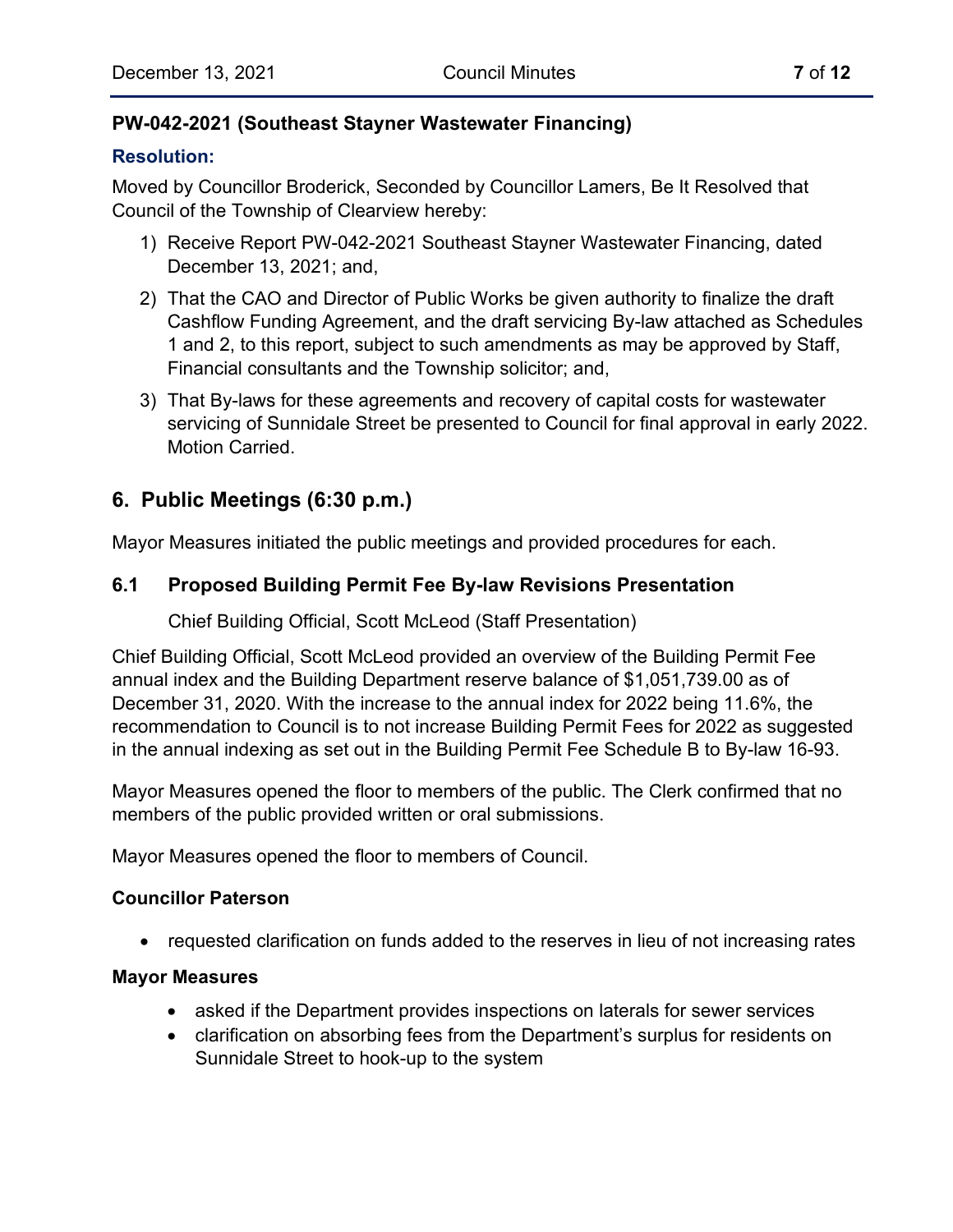As there were no further comments, Mayor Measures concluded the public meeting for the Building Permit Fee Revisions and initiated the process for the second public meeting.

## **6.2 Township of Clearview Proposed 2022-2023 Budget Presentation**

Treasurer/Director of Finance, Kelly McDonald (Staff Presentation)

Kelly McDonald, Treasurer/Director of Finance provided an overview of the 2022 budget, changes by department, tax dollar breakdown, revenue breakdown, and debt capacity.

Mayor Measures opened the floor to written submissions provided by the public.

#### **Dave Huskinson – Creemore**

- $\triangleright$  Concerns regarding:
	- o tax increase in Clearview

#### **James Rawls – Stayner**

- $\triangleright$  Concerns regarding:
	- o tax increase
	- o aerial truck for the Fire Department

#### **Karen Crevier – Sixth Line**

- $\triangleright$  Concerns regarding:
	- o speed limit signage removed from budget

#### **Dave Witzke**

- $\triangleright$  Concerns regarding:
	- $\circ$  line painting
	- o legal expenses
	- o Transit fares

Treasurer Kelly McDonald provided responses and clarification on the submitted written comments.

Mayor Measures opened the floor to members of the public who wished to make oral submissions at the meeting.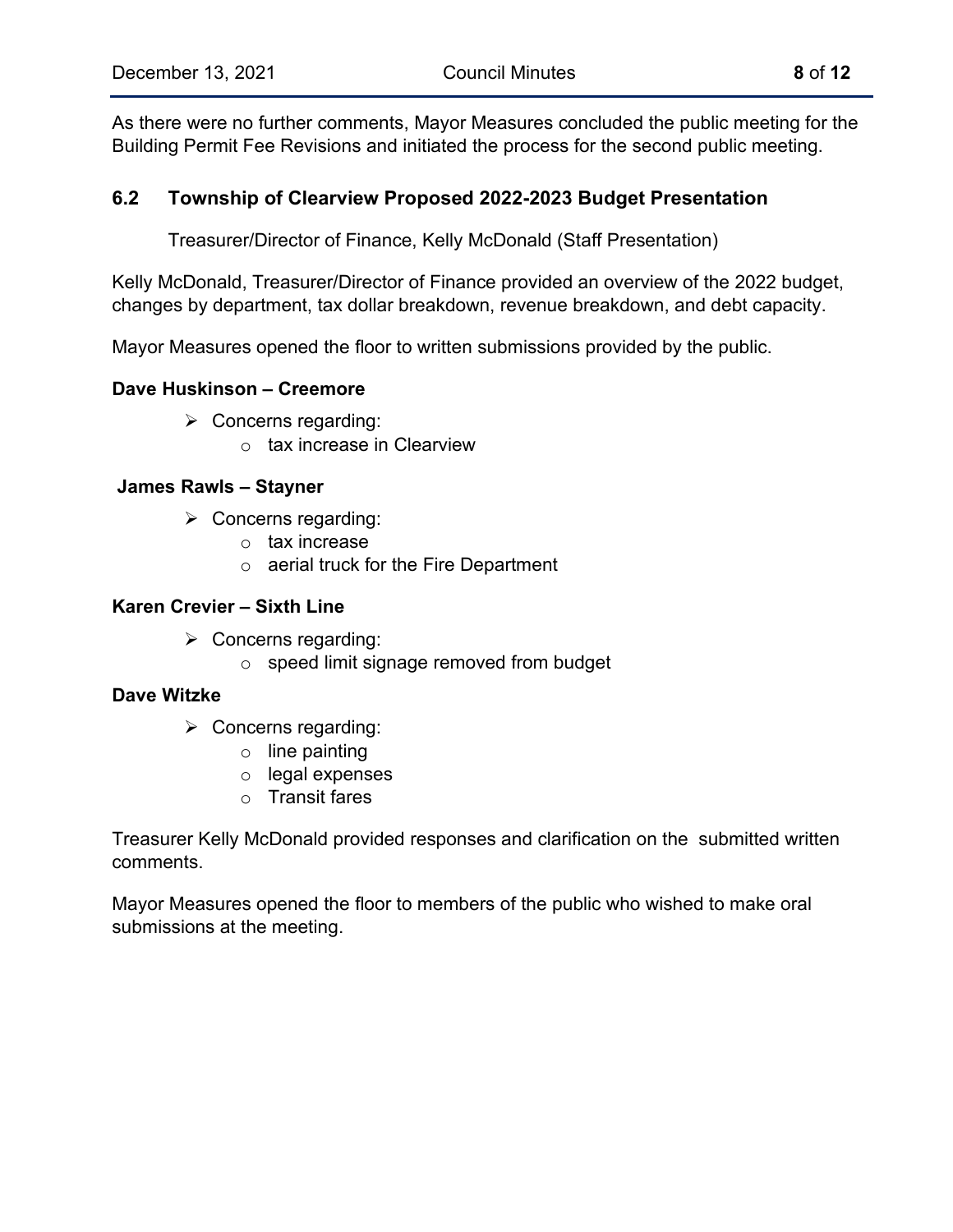### **Brad Denison**

- $\triangleright$  Clarification regarding:
	- o blended rate change
	- $\circ$  tax increase of 3.36%
	- o reserve funding
	- $\circ$  if the Township can negotiate service group(s) budget increases (i.e. OPP)
	- o Sunnidale sewers
	- o OCIF funding

## **Jim Campbell**

- $\triangleright$  Concerns regarding:
	- o speed limit on Township roads, specifically Concession 10 and residents in the area wanting the funding for the speed signs put back into the budget

#### **Martin Rydlo**

- $\triangleright$  Concerns regarding:
	- $\circ$  speed limits and the removal of the funds for signs in the 2022 budget
	- o with increased visitor traffic on Concession 10, would like to see the funds put back into the budget for speed reduction signs

Mayor Measures opened the floor to members of Council.

#### **Councillor Paterson**

• clarification on allowable debt and growth revenue

#### **Councillor McKechnie**

- speed limit signage cost and the Township's position on residents donating funds to put towards purchasing speed signs
- clarification on Council Chambers accessibility renovations funding

As there were no further questions or comments, Mayor Measures concluded the Public Meeting and returned to item PW-043-2021 (Tender Winter Sand 2021).

## **PW-043-2021 (Tender Winter Sand 2021)**

#### **Resolution:**

Moved by Councillor Broderick, Seconded by Councillor Lamers, Be It Resolved that Council of the Township of Clearview hereby:

1) Award tender for Winter Sand Supply to Darren Neil & Sons Excavating Inc. in the amount of \$107,056.20 including H.S.T. Motion Carried.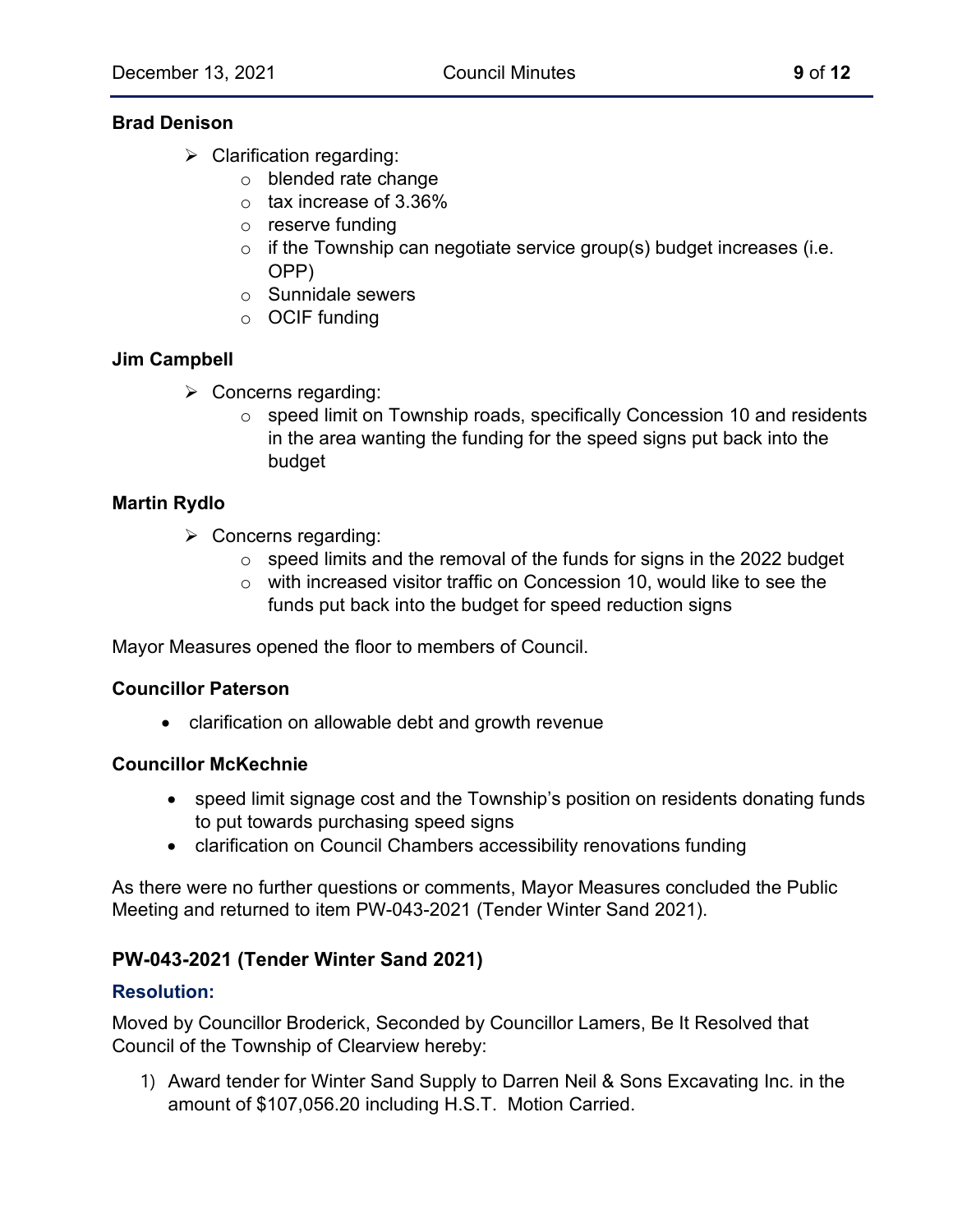## **CS-061-2021 (Proposed Building Permit Fee By-law Revisions)**

### **Resolution:**

Moved by Councillor Paterson, Seconded by Councillor Dineen, Be It Resolved, that Council of Township of Clearview hereby:

- 1) Receive the report CS-061-2021 report for information and dated December 13, 2021; and,
- 2) Approve the proposed recommendation to not increase Building Permit Fees by the annual indexing as set out in the Building Permit Fee Schedule B to By-law 16-93, as amended, for the year 2022. Motion Carried.

## **Legislative Services/Clerk**

## **LS-019-2021 (Indigenous Land Acknowledgment)**

## **Resolution:**

Moved by Councillor Broderick, Seconded by Councillor Walker, Be It Resolved that Council of the Township of Clearview hereby:

- 1) Receive Report LS-019-2021 (Indigenous Land Acknowledgement) dated December 13, 2021; and,
- 2) Endorse the Indigenous Land Acknowledgement Statement for the Township of Clearview as presented in this report. Motion Carried.

## **LS-020-2021 (Updated Council Agenda Format)**

## **Resolution:**

Moved by Councillor Broderick, Seconded by Councillor Walker, Be It Resolved that Council of the Township of Clearview hereby:

1) Receive Report LS-020-2021 (Updated Council Agenda Format) dated December 13, 2021 for information. Motion Carried.

## **By-laws**

## **21-118 (Zoning By-law Amendment Lift Hold Symbol – 7685 County Road 9)**

## **Resolution:**

Moved by Councillor Broderick, Seconded by Councillor Lamers, Be It Resolved, that Bylaw 21-118, being a by-law to regulate the use of land and the character, location and use of buildings and structures on lands municipally known as 7685 County Road 9, be presented and read a first, second and third time and finally passed this 13th day of December, 2021. Motion Carried.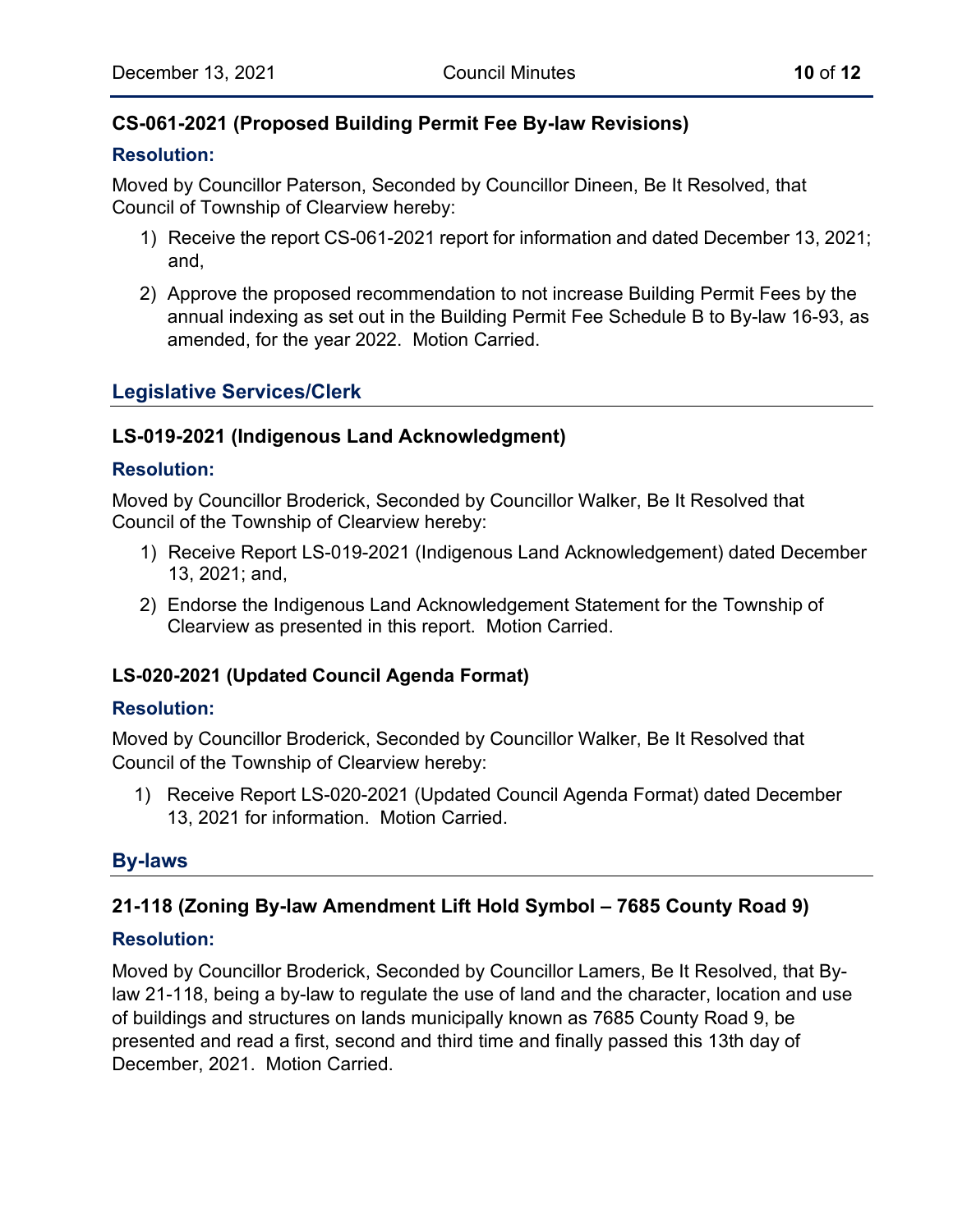## **21-119 (Site Plan Agreement – 7685 County Road 9)**

## **Resolution:**

Moved by Councillor Paterson, Seconded by Councillor Dineen, Be It Resolved, that By-law 21-119, being a by-law to authorize entering into a Site Plan Agreement with 7685 County Road #9 Inc., be presented and read a first, second and third time and finally passed this 13th day of December, 2021. Motion Carried.

## **21-121 (Amend Fees and Charges By-law 17-110 - Schedule "I" Building Permit Fees)**

## **Resolution:**

Moved by Councillor Walker, Seconded by Deputy Mayor Burton, Be It Resolved, that Bylaw 21-121, being a by-law to amend Schedule I of the Fees and Charges By-law 17-110, be presented and read a first, second and third time and finally passed this 13th day of December, 2021. Motion Carried.

## **21-122 (Amend Fees and Charges By-law 17-110- Schedule "K" Cemetery Fees)**

#### **Resolution:**

Moved by Councillor Dineen, Seconded by Councillor Broderick, Be It Resolved, that Bylaw 21-122, being a by-law to amend Schedule K of the Fees and Charges By-law 17-110, be presented and read a first, second and third time and finally passed this 13<sup>th</sup> day of December, 2021. Motion Carried.

## **13. Notice of Motion/New Business**

No items

## **14. By-Law to Confirm Proceedings of Council Meeting**

#### **Resolution:**

Moved by Councillor Lamers, Seconded by Councillor Dineen, Be It Resolved, that By-Law 21-120, being a by-law to confirm the proceedings of the December 13, 2021 Council Meeting, be presented and read a first, second and third time and finally passed this 13<sup>th</sup> day of December, 2021. Motion Carried.

Mayor Measures read the newly endorsed Indigenous Land Acknowledgement to conclude the meeting.